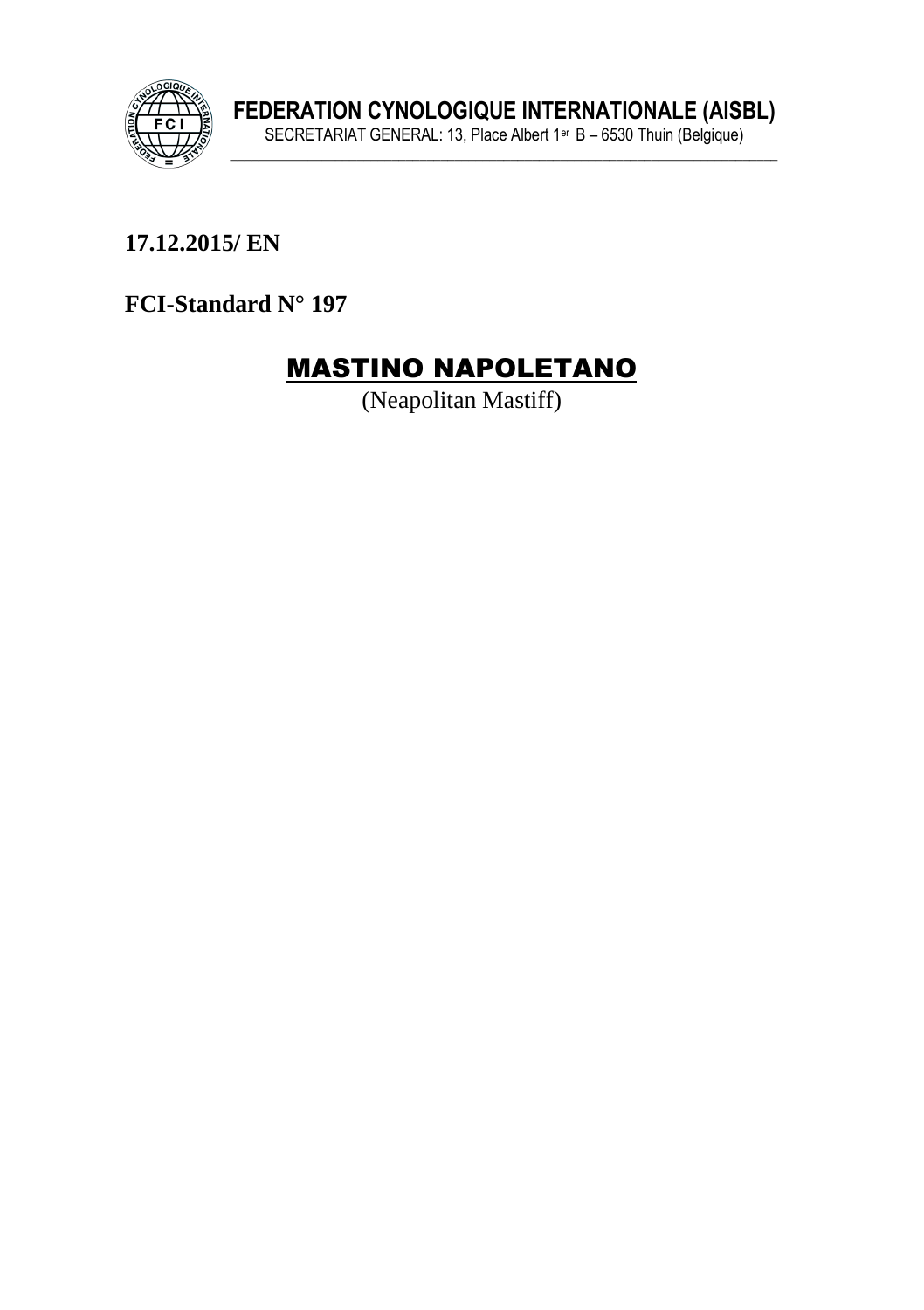**TRANSLATION**: Mrs Peggy Davis. Revised by Renée Sporre-Willes. Official language (EN).

#### **ORIGIN**: Italy.

#### **DATE OF PUBLICATION OF THE OFFICIAL VALID STANDARD**: 13.11.2015.

**UTILIZATION**: Protection and guard dog.

| FCI-CLASSIFICATION:Group 2 |  | Pinscher and Schnauzer,               |
|----------------------------|--|---------------------------------------|
|                            |  | Molossoid breeds and                  |
|                            |  | Swiss Mountain- and Cattle            |
|                            |  | Dogs.                                 |
|                            |  | Section 2:1 Molossoid breeds, Mastiff |
|                            |  | type.                                 |
| Without working trial.     |  |                                       |

**BRIEF HISTORICAL SUMMARY**: The Neapolitan Mastiff is a descendant of the great Roman Mastiff described by Columelle in the first century A.D. in his book *de re rustica*. Widespread all over Europe by the Roman legions, with which he has fought, he is the ancestor of numerous mastiff breeds in other European countries. The breed has survived for many centuries in the countryside at the foot of the Vesuvius Mountain and in general in the region of Naples. The Neapolitan Mastiff has been re-selected since 1947, thanks to the tenacity and devotion of a group of dog lovers.

**GENERAL APPEARANCE**: Large, heavy and massive dog with a bulky appearance. The length of body to exceed the height at the withers.

**IMPORTANT PROPORTIONS**: The length of the body is 15% more than the height at the withers. The ratio skull-muzzle is as 2 to 1. Length of head is about 3.8/10 of the height at the withers. Neck is rather short. The circumference of the thorax is ample.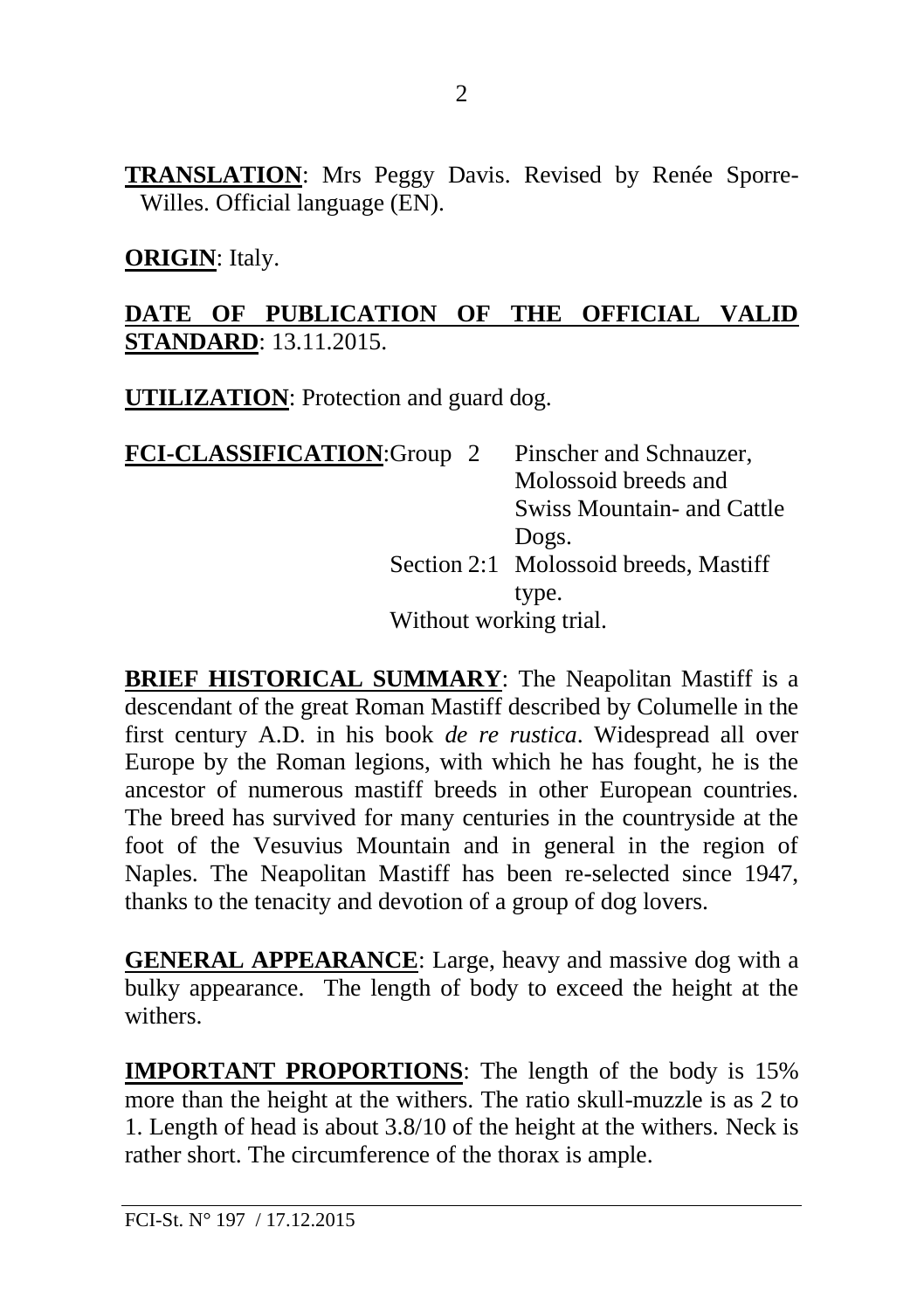**BEHAVIOUR/TEMPERAMENT**: Steady and loyal, not aggressive. Guard dog of property and its inhabitants, always vigilant, intelligent, noble and majestic.

**HEAD** Short and massive, with the skull wide at the level of the zygomatic arches; Ample skin with wrinkles and folds, the most typical and best marked goes from the outer palpebral angle down to the lip angle. The upper longitudinal axes of the skull and the muzzle are parallel.

#### CRANIAL REGION:

Skull: The skull is broad and flat, particularly between the ears, seen from the front it is slightly convex in its fore part. The zygomatic arches are very prominent, but with flat muscles. The protuberances of the frontal bones are well developed; the frontal furrow is marked; the occipital crest is barely visible.

Stop: Well defined.

## FACIAL REGION:

Nose: Set in the prolongation of the muzzle, must not protrude beyond the outer vertical line of the lips; must be voluminous with large, well-opened nostrils. The colour is according to colour of the coat: black for black subjects, dark grey in dogs of other colours, and chestnut for brown coats.

Muzzle: Very broad and deep; the width is about equal to the length. The length must be equal to a third of the length of the head. The lateral sides are parallel so that, seen from the front, the shape of the muzzle is practically square. The depth of the muzzle is about twice as much as that of the length.

Lips: Fleshy, thick, and full. Upper lips, seen from the front, form an inverted "V" at their meeting point. The lower, lateral profile of the muzzle is shaped by the upper lips; their lowest part is the corner of the lips, with visible mucous membranes, situated on the vertical from the external angle of the eye.

Jaws/Teeth: Powerful with strong jawbones and dental arches joining perfectly. Lower jaw must be well developed in its width.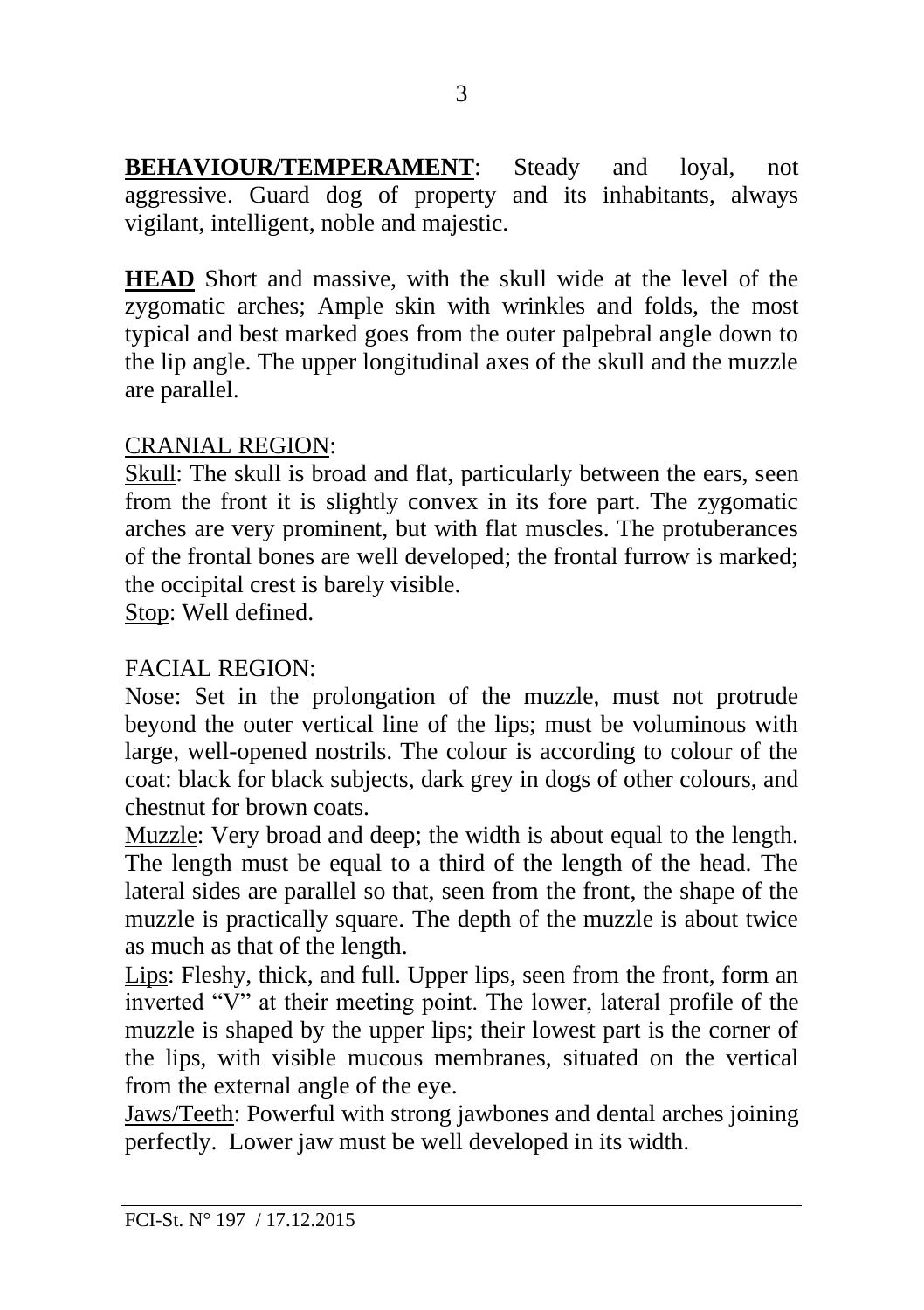Teeth white well developed, regularly aligned and complete in number. Scissor bite, i.e. upper incisors closely overlapping the lower ones in close contact, set straight to the jaw, or pincer bite, i.e. upper incisors meet edge to edge with the lower incisors. The external margin of the upper incisors must be in close contact to the internal margin of the lower incisors. Reverse scissors bite tolerated.

**EYES**: Set well apart on an equal frontal level; rather round in shape but never protruding or too deep set. Colour of iris usually darker than coat colour, except in coats of diluted shades where the eye colour is lighter. Skin folds never to interfere with the eyes.

**EARS**: Small in relation to the size of the dog, of triangular shape, set above the zygomatic arch, flat and laying close to the cheeks. The ears are natural.

**NECK**: The upper profile is slightly convex. Rather short and conical trunk shaped, well muscled. Lower profile of the neck is well endowed with loose skin which forms a double dewlap well separated, but not exaggerated; dewlap starts at level of the lower jaw and does not reach below middle of the neck.

**BODY**: The length of the body exceeds by 15% the height at the withers.

Top line: Top line of the back is straight.

Withers: Wide, long, and not very prominent.

Back: Broad and in length about 1/3 of the height at the withers. The lumbar region must be harmoniously united with the back and muscled and well developed in width.

Loin: Broad, strong, and well muscled. The hipbones are prominent to the extent of reaching the top lumbar line.

Chest: Broad with well-developed chest muscles. The ribcage is ample, with long and well-sprung ribs. The circumference of the thorax is ample. The tip of the sternum is situated at the level of point of shoulder.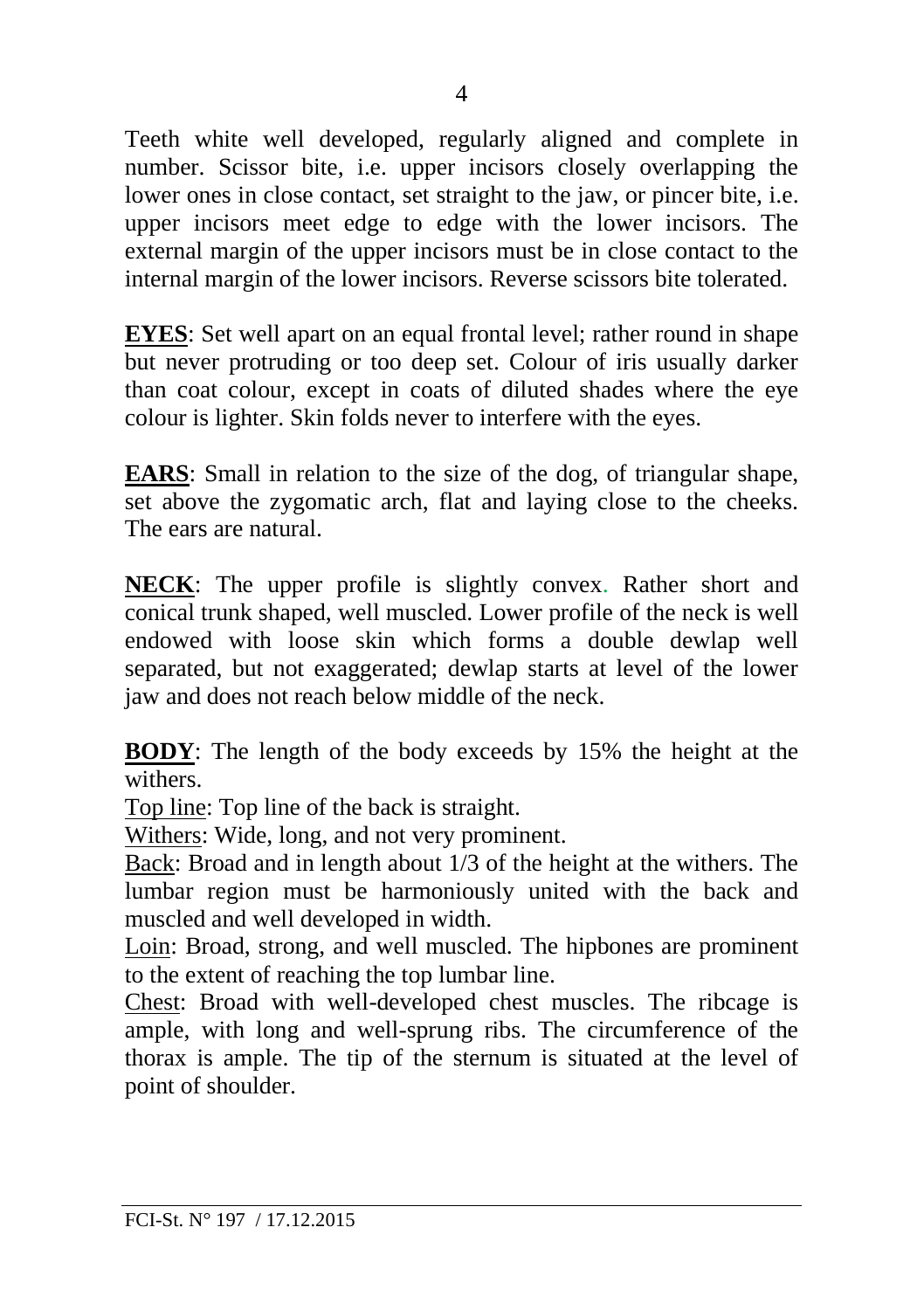**TAIL**: Broad and thick at the root; strong, tapering slightly towards the tip. In length it reaches the articulation of the hock. At rest it is carried hanging and curved in sabre fashion, in action lifted horizontally or only slightly higher than the top line.

## **LIMBS**

### FOREQUARTERS:

General appearance: The forelegs, from the ground to the point of the elbow, seen in profile and from the front, are vertical with strong bone structure in proportion with the size of the dog.

Shoulder: Long and well laid back, the muscles are well developed, long and well defined.

Upper arm: Well angulated to shoulder blade and with significant musculature.

Elbow: Must be parallel to the median plane of the body, i.e. neither turned in nor out.

Forearm: Length is almost the same as that of the upper arm. Placed in perfect vertical position. Strong bone structure with lean and welldeveloped muscles.

Carpus (Wrist): Broad, lean and without nodosity, continues the vertical line of the forearm.

Metacarpus (Pastern): Continues the vertical line of the forearm. Moderate angulation and length.

Forefeet: Of round shape, large, toes well arched and well knit. The pads are hard and well pigmented. The nails are strong, curved and of a dark colour.

#### HINDQUARTERS:

General appearance: On the whole they must be powerful and sturdy, in proportion with the size of the dog and capable of the required propulsion in movement.

Thigh: In length measuring 1/3 of the height at the withers and the obliqueness is about 60°. Broad with thick, prominent and clearly distinct muscles. The thighbone and the hipbone (femur and coxal) form an angle of 90°.

Stifle (Knee): The femoro-tibial angle is about 110°–115°.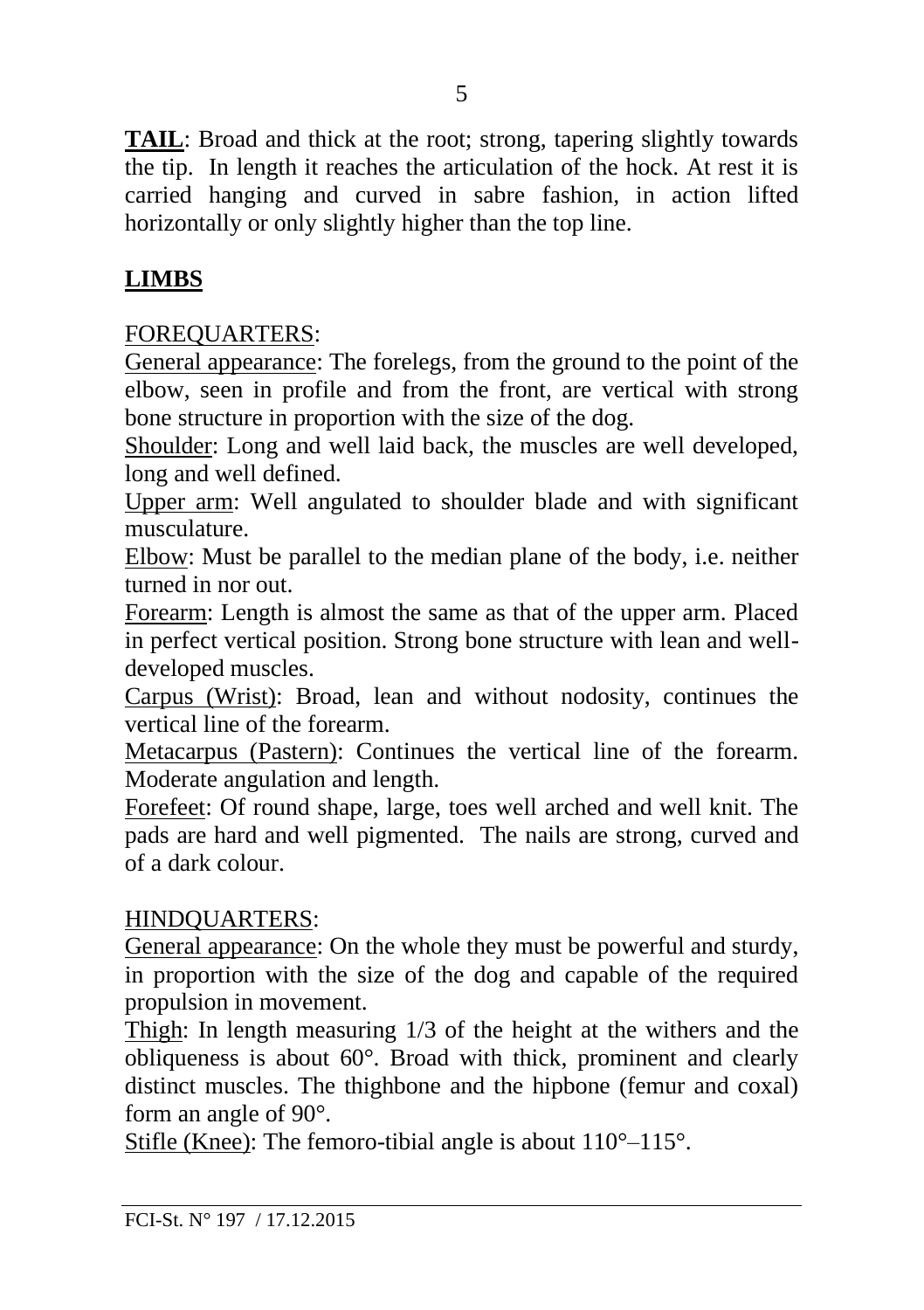Lower thigh: Length is slightly inferior to that of the thigh and of an obliqueness of 50°–55°, with strong bone structure and well visible muscles.

Hock joint: The tibio-tarsal articulation form an angle of  $140^{\circ}-145^{\circ}$ . Metatarsus (Rear pastern): Strong and lean, almost cylindrical in shape, perfectly straight and parallel and fairly low set.

Hind feet: Smaller than the forefeet, round with well-knit toes. Pads dry, hard and pigmented. Nails strong, curved and of dark colour.

**GAIT / MOVEMENT**: This constitutes a typical characteristic of the breed. At the walk, the gait is of feline type, like the steps of a lion. It is slow, and also resembles that of a bear. The trot is distinguished by a strong thrust of the hindquarters and a good extension of the forequarters. The dog rarely gallops; usual gait is walk and trot. Pacing is tolerated.

**SKIN**: Thick, abundant, and lose all over the body, particularly on the head where it forms numerous folds and wrinkles, and at the lower part of the neck where it forms a double dewlap. Never in abundance to the extent to interfere with the dogs' health and wellbeing.

# **COAT**

Hair: Short and hard, dense, of the same length all over. Uniform short length that measures 1.5 cm maximum. Must not show any trace of fringing.

Colour: Preferred colours are: grey, lead grey and black, but also brown, fawn and deep fawn (red deer). Permissible is a little white patch on the chest and/or on the tip of the toes. All these colours may be brindled; hazel, dove-grey and isabella shades are tolerated.

# **SIZE AND WEIGHT**:

| Height at the withers: Males: 65–75 cm. | Females: 60–68 cm.                         |
|-----------------------------------------|--------------------------------------------|
| Weight:                                 | Males: $60-70$ kg.<br>Females: $50-60$ kg. |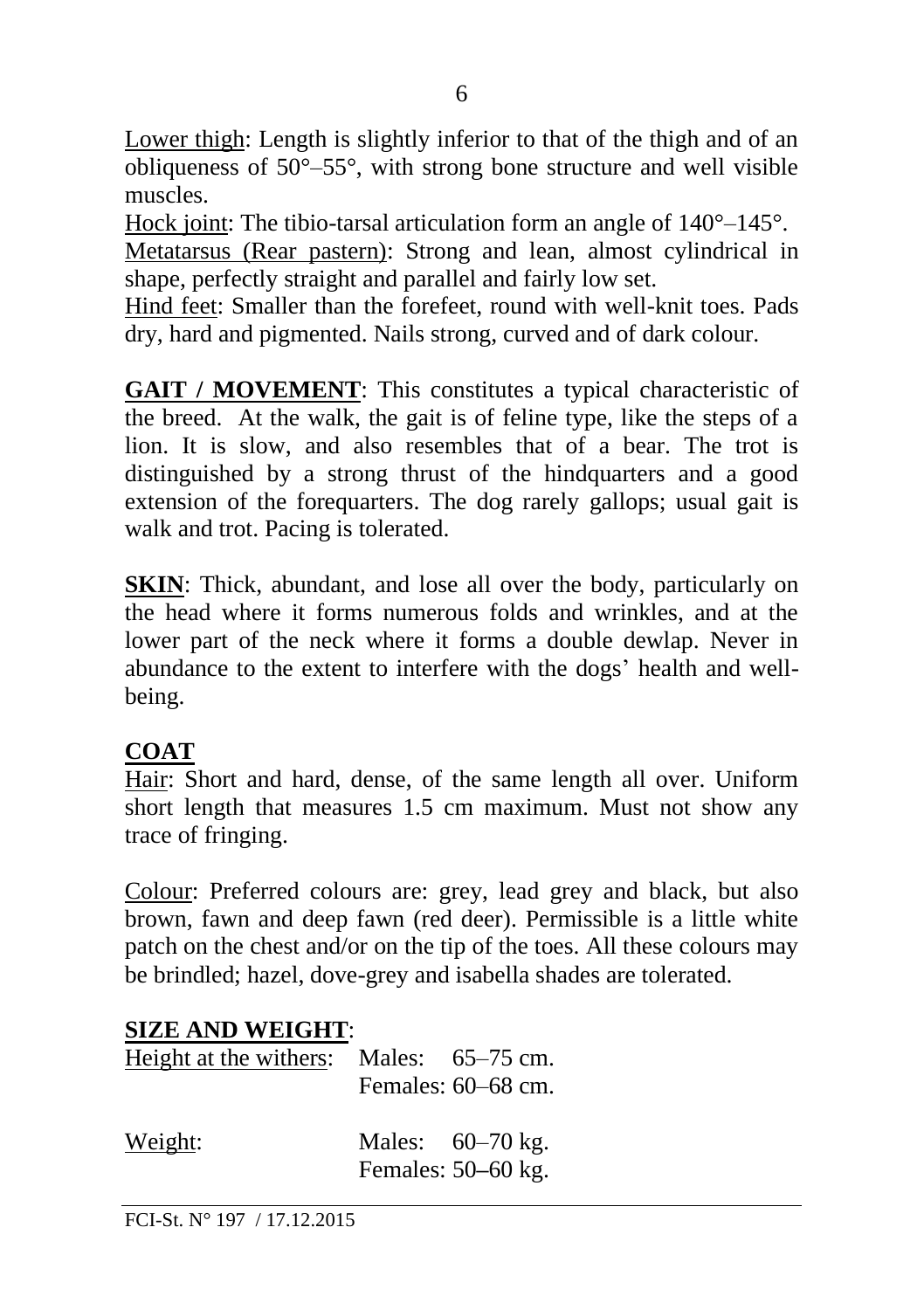**FAULTS**: Any departure from the foregoing points should be considered a fault and the seriousness with which the fault should be regarded should be in exact proportion to its degree and its effect upon the health and welfare of the dog.

### **SEVERE FAULTS**:

- Pronounced undershot bite.
- Tail carried too high.
- Size bigger or smaller than the limits allowed.

# **DISQUALIFYING FAULTS:**

- Aggressive or overly shy dogs.
- Any dog clearly showing physical or behavioural abnormalities.
- Accentuated convergence or divergence of the cranio-facial axes.
- Topline of muzzle concave or convex or very aquiline (Roman nose).
- Total depigmentation of nose.
- Overshot bite.
- Entropion / ectropion.
- Wall eye; total de-pigmentation of both rims of eyelids; cross eyed.
- Absence of wrinkles, folds and dewlap.
- Absence of tail whether congenital or artificial.
- Extensive white patches; white markings on the head.

## **N.B.**:

- Male animals should have two apparently normal testicles fully descended into the scrotum.
- Only functionally and clinically healthy dogs, with breed typical conformation, should be used for breeding.